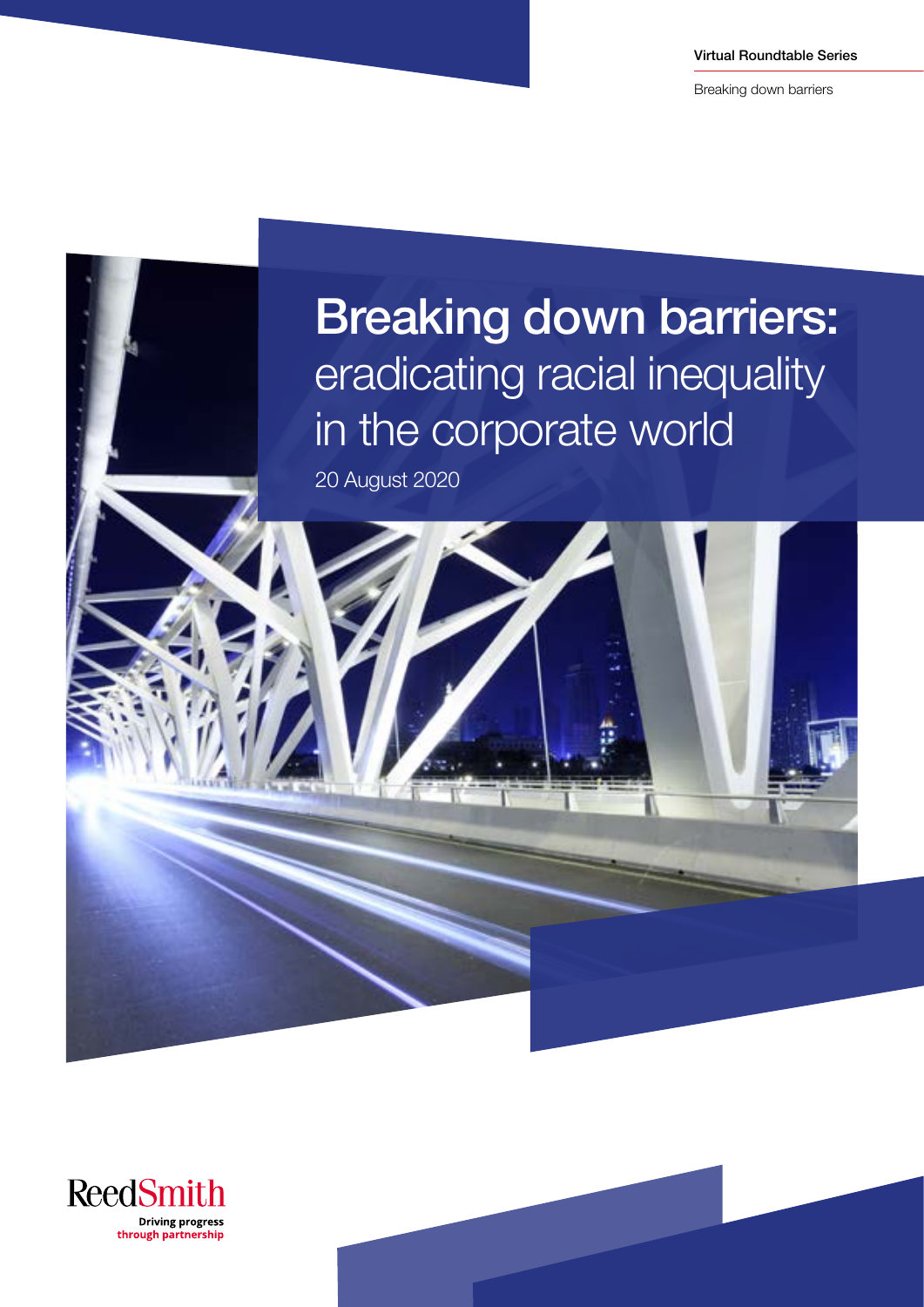### **Contents**

| Awareness: assessing current events to determine future actions                                                        | 0 <sup>2</sup> |
|------------------------------------------------------------------------------------------------------------------------|----------------|
| The power of strong leadership and engagement                                                                          | 05             |
| Breaking down the barriers                                                                                             | 08             |
| Uncovering insights: The importance of data<br>to advance diversity, equality, and inclusion<br>in the corporate world | 10             |
| Moving from awareness to action: what does the future<br>look like for the BAME employees in the corporate sector?     | 12             |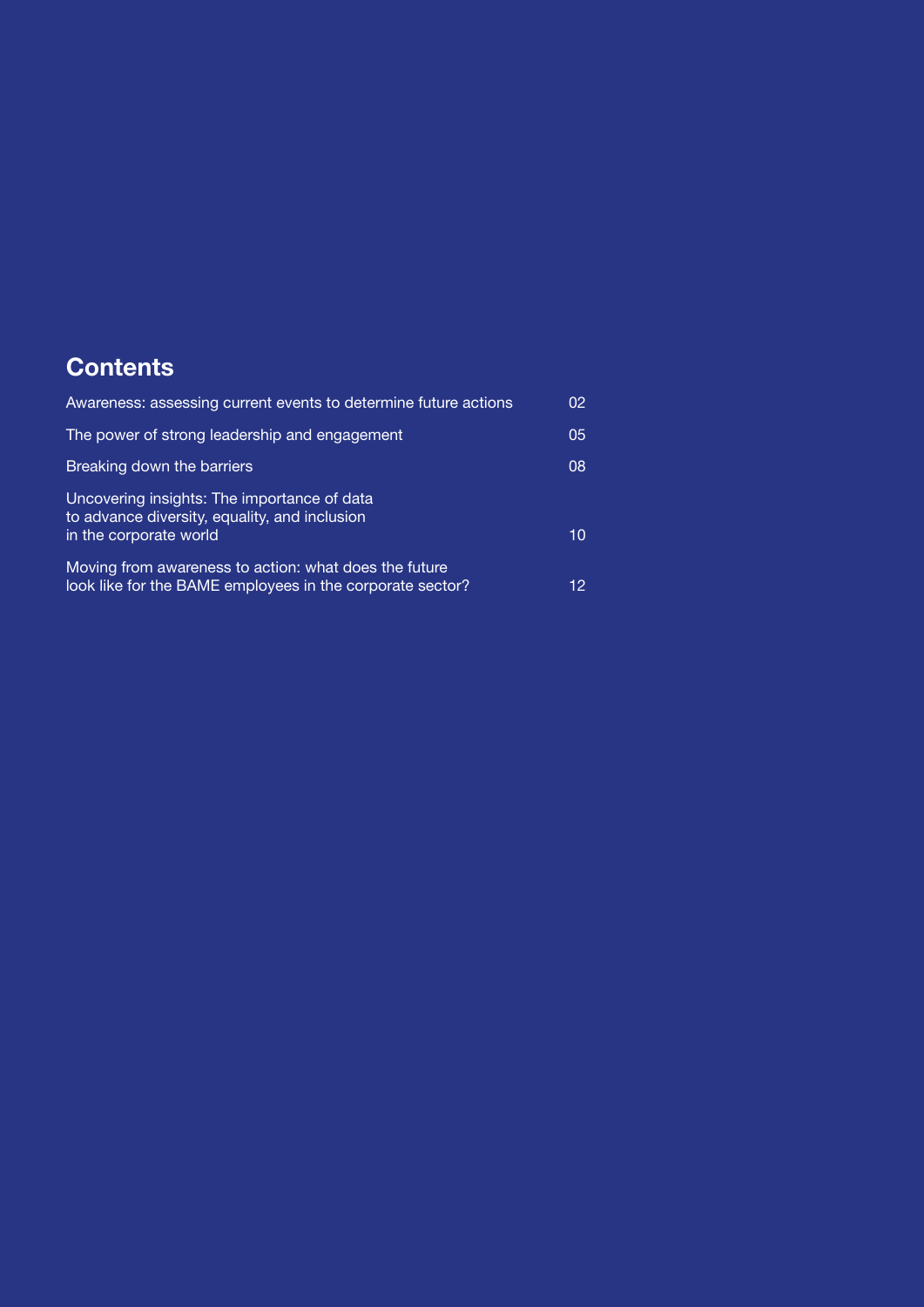# Racial equality: Is the corporate world 'walking the walk' towards achieving more diversity and equality in the workplace?

2020 has been a challenging year on a number of fronts: beginning with a global pandemic which led to an economic and business downturn on a scale not experienced for many years. However, the continued challenges that have evolved into an escalation towards global social unrest and turmoil in support of the Black Lives Matter movement may be amongst the most testing challenges in this current climate. The collective response across the world – further to the events in the United States that have brought to the fore generations of systemic racial injustice against Black people and other ethnic minorities – has been overwhelming. These extraordinary events have been a catalyst for global corporations and businesses to unite in an effort to create a firm and collective response to help break down the barriers of racial inequality in the corporate world.

As part of the Reed Smith Racial Equity Action Plan, in which one of our key objectives is to foster deeper collaboration and partnerships with our clients on this important issue, we organised an intimate roundtable forum with some of our key clients to discuss the topical issues surrounding the Black Lives Matter movement and how it has impacted the BAME communities within global corporations. Our goal was to consider what practical changes corporations need to make to engender a truly diverse and inclusive workforce. The conversation with our clients was honest and direct, and we appreciate them sharing with us some of the issues, challenges, and dilemmas their organisations are facing in this space.

This roundtable was part of our 2020 virtual roundtable series that we have developed and designed in order to create a platform for senior business leaders, general counsel, legal and business teams, and senior management representatives to share relevant business experiences, discuss live issues, and explore strategic ideas for the future. Through this established roundtable programme, we aim to foster a real peer-to-peer learning environment for our clients in an informal but informative setting.

Our roundtable events, in their virtual and in-person formats, are held under Chatham House Rules. Therefore, as always with our follow-up thought leadership reports, we have not provided specific names or examples and have kept this report confined to themes. This report outlines the key themes that emerged from our discussions and some of the challenges and best practices that were highlighted during the conversations with our clients.

As we continue to explore some of the critical issues in-house legal teams are dealing with, we are grateful to the participants for their honesty and candor, and we look forward to a continuing dialogue with them as together we work towards achieving greater racial equality in the corporate world.



Tamara Box Managing Partner EME London +44 (0)20 3116 3658 [tbox@reedsmith.com](mailto:tbox%40reedsmith.com?subject=)



Sakil Suleman Diversity and Corporate Partner London +44 (0)20 3116 3601 [ssuleman@reedsmith.com](mailto:ssuleman%40reedsmith.com?subject=)

Please note: Throughout this report quotes in *"red italics"* are direct quotes from the session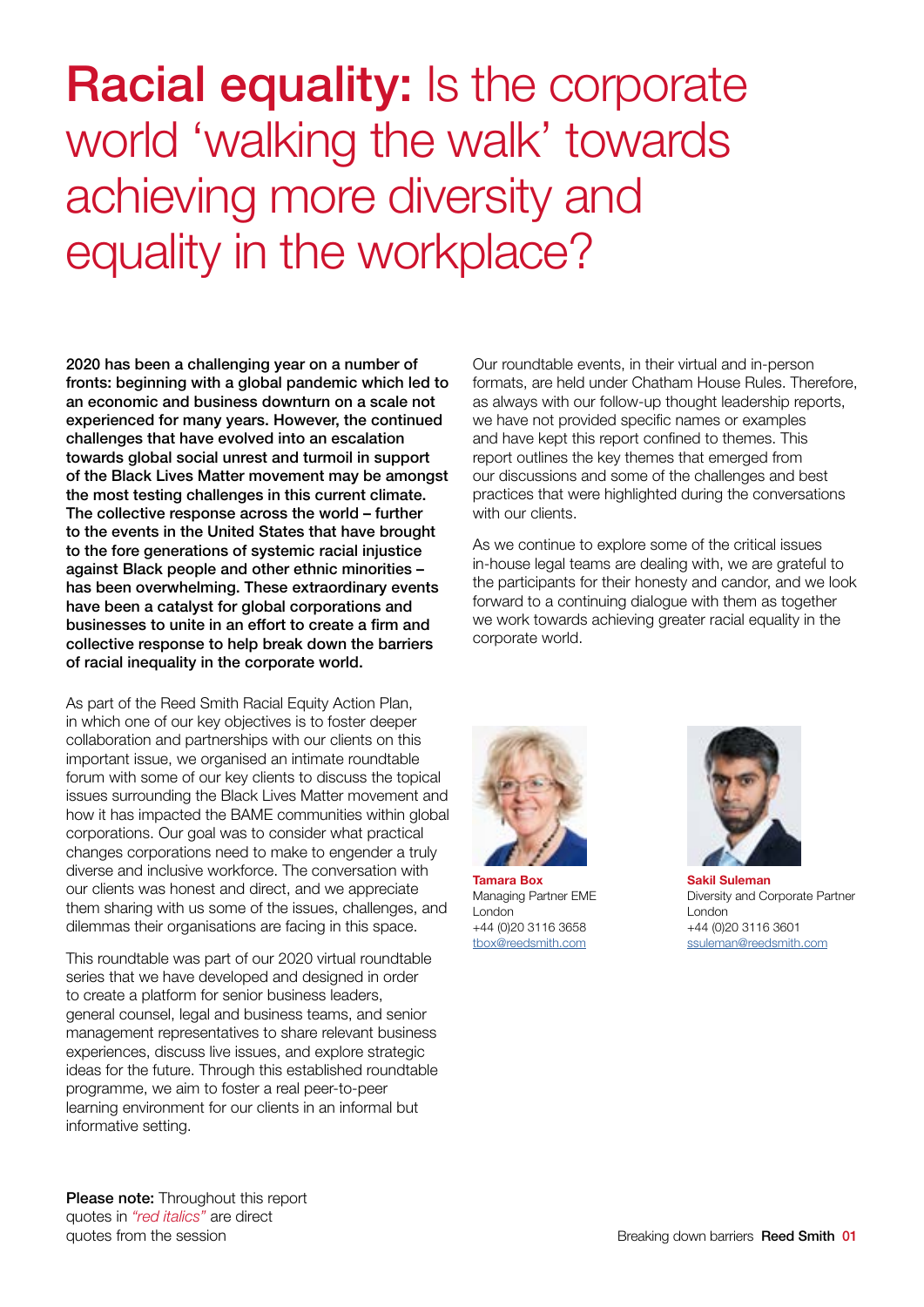# Awareness: assessing current events to determine future actions

Further to the recent events in the United States, the topic of racial equality has dominated many organisations' diversity agenda with a new and fresh impetus for change. Although diversity and inclusion have always been high on the corporate agenda, the global response to the recent U.S. incidents has generated a fresh focus and a renewed priority on the importance of racial diversity and inclusion for many businesses around the world.

- The Black Lives Matter (BLM) movement is thought to have accelerated a process that was already in place for many global corporations, and it has helped to put the issue of racial equality in the spotlight.
- Some clients see this as a truly transformational opportunity, with one stating:

### *"There is this social awareness today, an openness and willingness to talk about these issues more than ever before."*

This renewed attention to the BLM movement has inspired many clients to initiate open and honest conversations with their senior management to assess what they need to do to implement changes in their organisations.

- Clients admitted that some of these conversations were *"very raw"*, most notably for clients based in America who felt directly affected by the events following George Floyd's death, including the BLM movement and the resulting social unrest across many U.S. cities.
- In other geographies, the response was noted to be *"more subtle"*, with the teams based in the Asia-Pacific region being described as *"more quiet"* but prone to a deeper one-to-one dialogue, and EMEA teams being described as *"more neutral"*.
- A common theme which emerged for clients with a global footprint was that one of the major stumbling blocks for them is identifying what diversity really means in different locations and jurisdictions, and they have had to ask themselves *"is diversity going to be the same in San Francisco versus Sydney or Singapore?"* – i.e., what does diversity mean in different countries?
- There was a common consensus that *"each jurisdiction has its own challenges, history, and culture"*, and while multinational companies need to have a firmwide, global value set and approach to racial equality, they also need to ensure that their response respects local nuances and has regard to local sensitivities and specific challenges.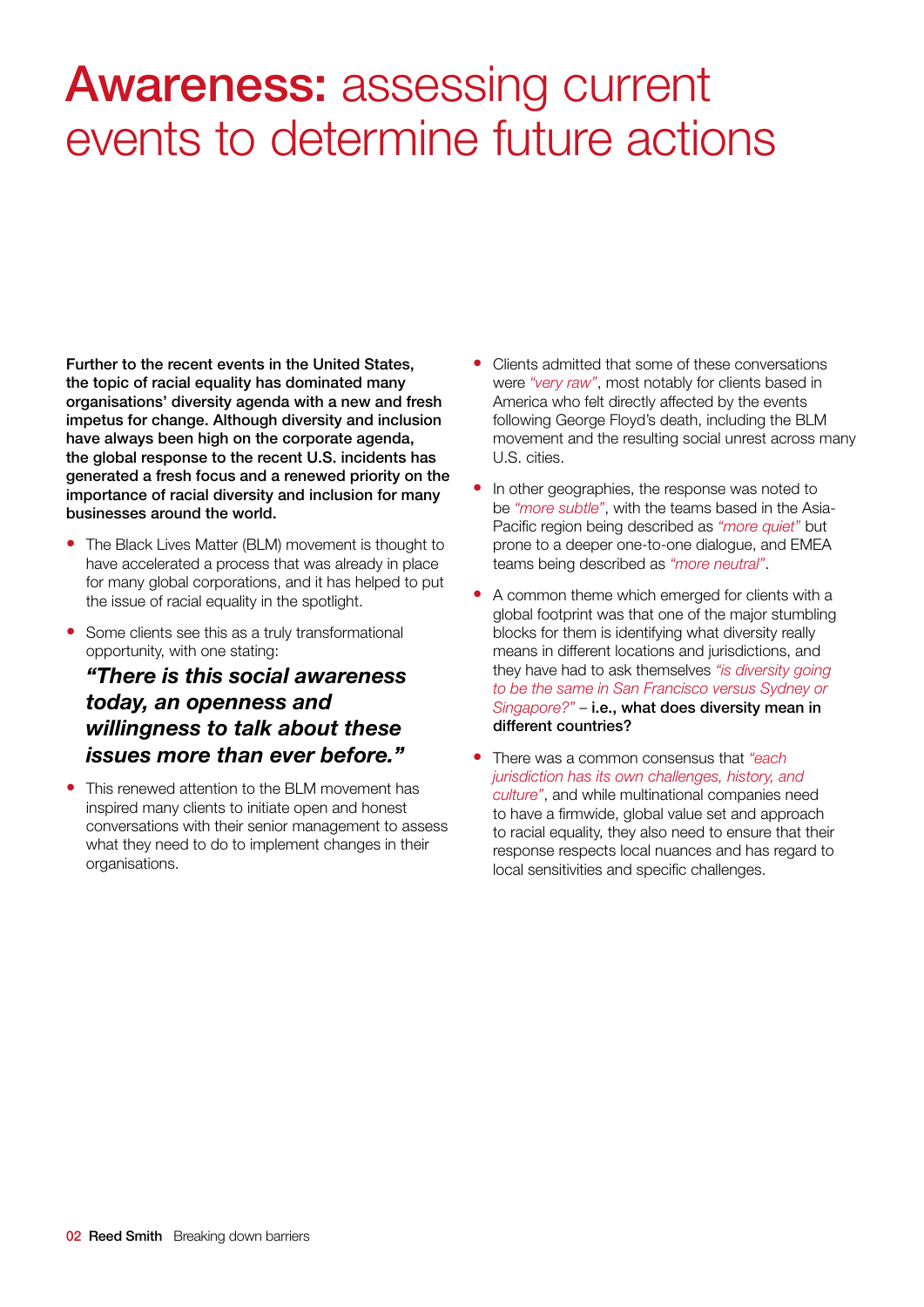## Where we are versus where we want to be

- Clients believe that the BLM movement has been a real game changer: it has helped to change the way people and global corporations think and approach this issue: *"For organisations, we can't take a step backwards now; we can't let people forget that this is a real thing that needs to be moved forward."*
- For some organisations that were already advanced in the space of diversity and inclusion, BLM provided an opportunity to *"crystallise what we want to do and has allowed us to join up our BAME efforts globally in a new way."*
- Looking at current events and their impact on the BAME communities within global organisations, some clients shared that their teams feel more overwhelmed than ever *"because of the sudden interest from many people and parts of the business"* that has not been there before.
- While global organisations are trying to set out global strategic action plans in relation to their racial equity efforts across the board, they will also need to start paying more attention to the views of their workforce within the context of their own cultures.

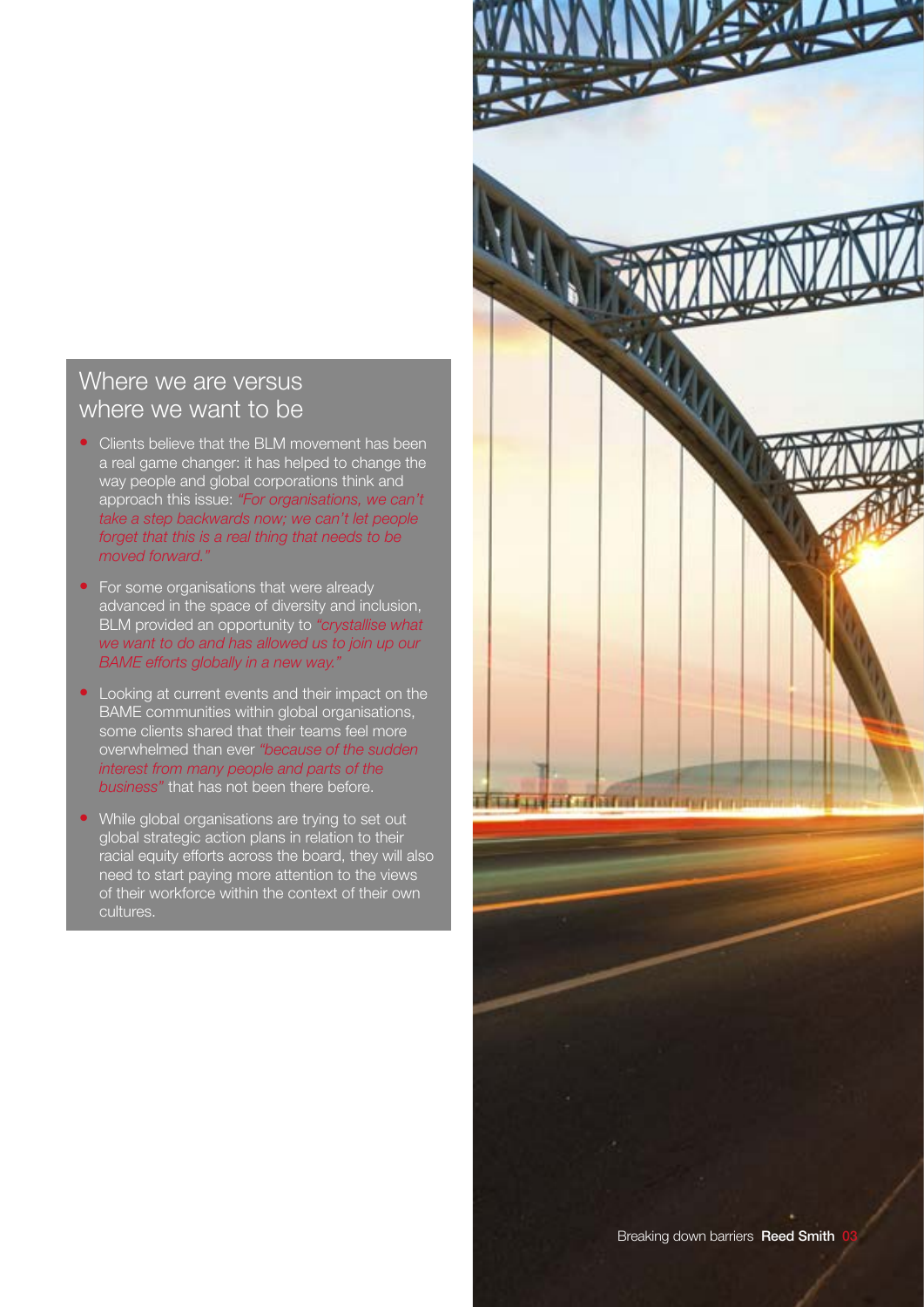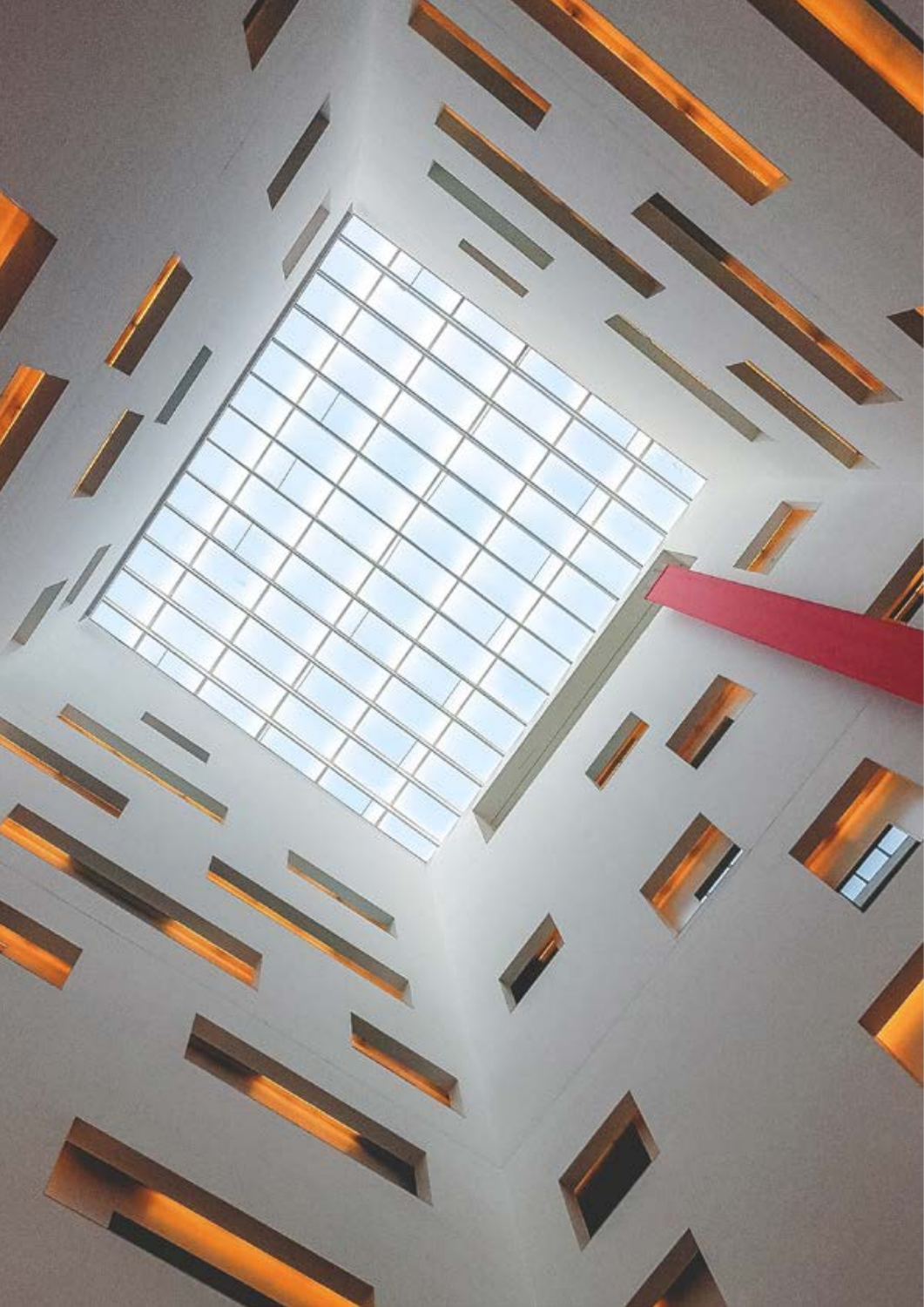# <span id="page-6-0"></span>The power of strong leadership and engagement

Diversity starts at the top. Unanimously, clients expect to see greater support and emphasis on the issues of racial equity at board and top management level – *"it has to start at the top level, people in senior roles need to get behind the cause"*. The principles and values need to come from the highest level and need to be visible to everyone. However, they also recognise the importance of middle management taking proactive steps in joining these efforts and initiating meaningful conversations with their teams across different levels and jurisdictions. If the messages from the top are not practised by middle management, the corporate ethos on diversity is then perceived as corporate rhetoric.

- Clients recognised the importance of strong leadership and engagement in order for the corporate sector to make some real and significant changes and overhaul the existing workforce structures and numbers.
- They saw support at board and top management level as crucial for the success of any racial equality programming, with one client stating

*"This philosophy needs to be propagated from the highest levels."* 

- Communication has been crucial in recent months, and many global organisations have launched new internal communication campaigns with an *"institutional message"* to their teams with *"messaging right from the top, through videos, live town hall [meetings] and written communications."*
- Clients shared that top-level management has provided an immediate response and have encouraged employees to share their personal experiences and stories with the wider internal community in order to help educate the wider workforce on how racism impacts real lives and real people.
- Part of the reason for the vacuum between the messaging from senior management and middle management implementation of that messaging, it was suggested, is the fact that middle managers might not necessarily be aware of or be familiar with some of the actual *"systematic issues that go beyond the employee experience."* It was evident, therefore, to our participants that further education of the workforce beyond the senior levels, and particularly in middle management, is critical to enable the communication delivered by the top and the implementation of that messaging by the mid-level management to align.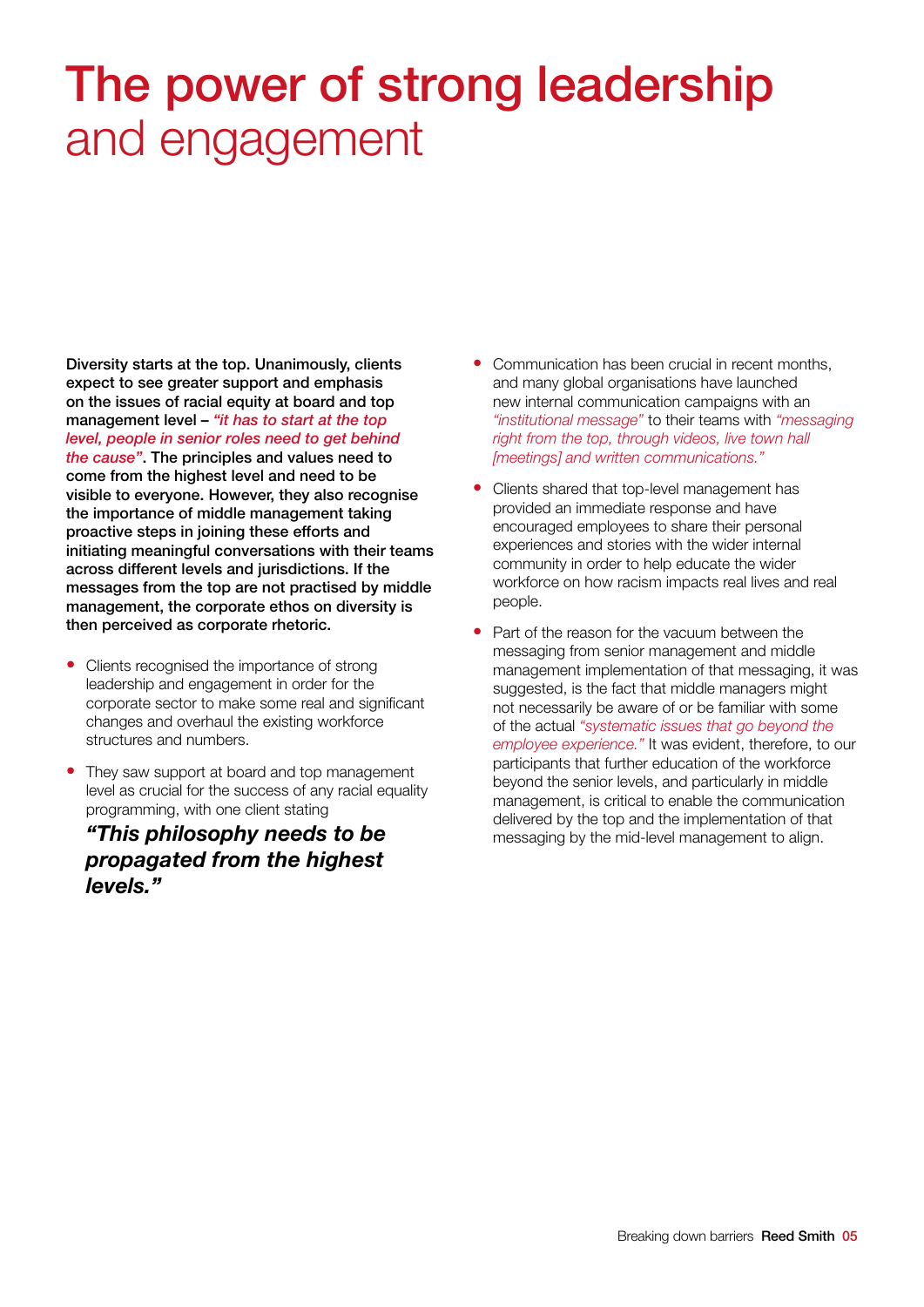### Where we are versus where we want to be

- There was unanimous consensus that the voice of senior management and the public response from many multinational companies have helped to accelerate the progress of the BLM movement, and this has also helped to get the attention it needs on a global scale.
- In order for racial equality to be truly achieved in global corporations, *"the starting point is [at the] top level; people in senior positions need to show their support and get behind this".*
- It was expected that for some large organisations, this will drive the need for a meaningful restructuring of reporting lines at the top, with more directors with a diversity and inclusion background sitting on boards and with a direct line to CEOs. This is already happening at some companies.
- However, clients also expressed the importance of the role of middle management in the overall organisational culture to help implement changes on the front line. Mid-level managers could be a source of powerful support and a voice for the BAME community across all levels at global organisations.
- Companies should consider investing more

resources in order to help incentivise diverse and inclusive behaviours at the middle management level. In the past, management goals have been skewed towards short-term objectives, and given that diversity and inclusion is not an overnight fix (i.e., it takes time to see results), it has not been prioritised, and underfunded or under-supported diversity and inclusion initiatives have not always been successful.

- Companies should also consider providing support and devoting budgets for training to enable middle management to learn and understand these issues and to provide a 'safe zone' for them to ask sensitive questions without the fear of judgment and repercussions. This was suggested as critical to help to drive a cultural shift from the top to the bottom and vice versa.
- One suggestion was that *"employers might want to provide a list of recommended reading"* to help their managers self-educate and to encourage them to ask themselves meaningful questions before approaching their teams, e.g., *"What have I learned about these issues? What value can I add to you? What constructive questions can I ask you?"*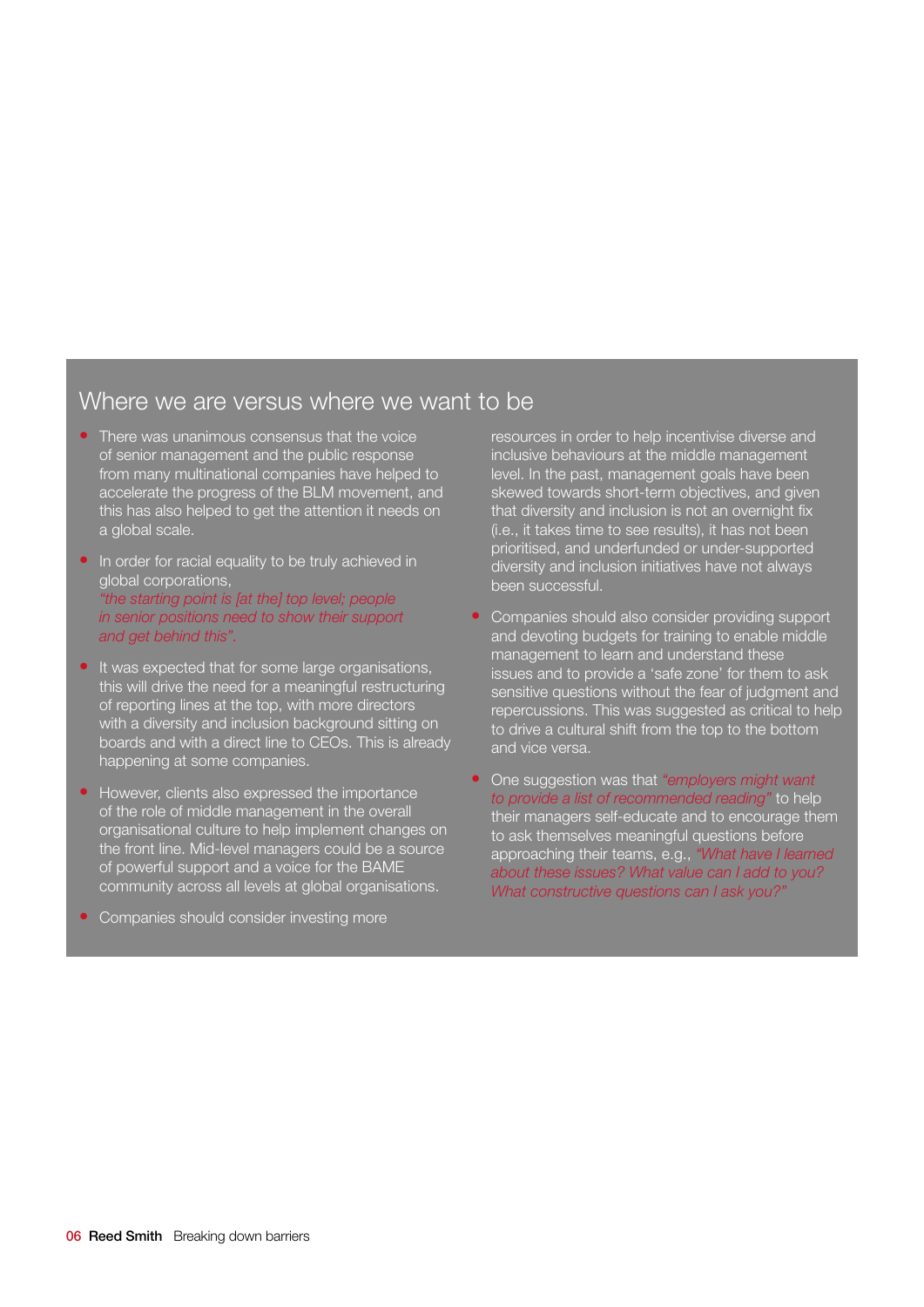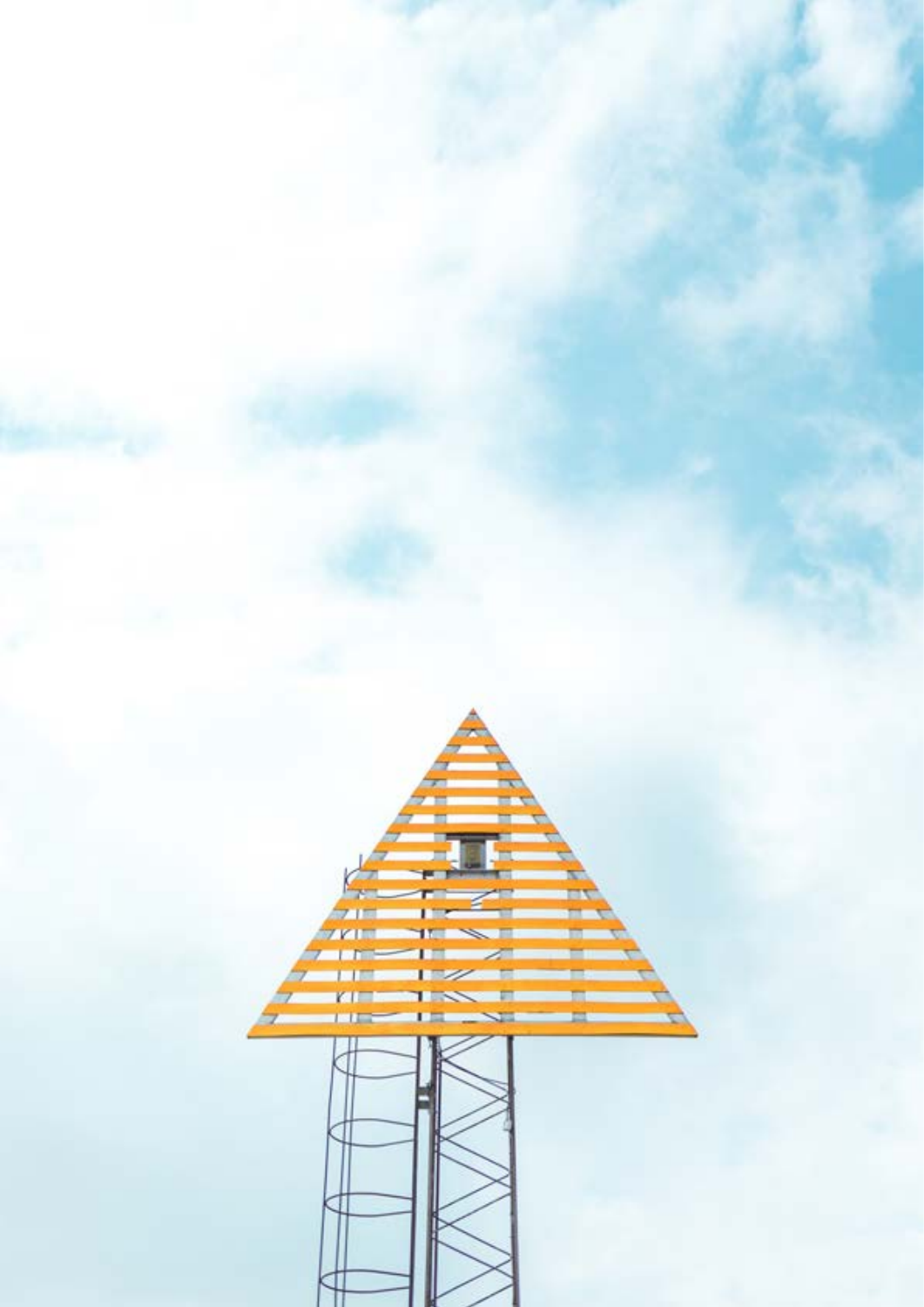# <span id="page-9-0"></span>Breaking down the barriers

As communities across the world have provided a stronger than ever protest over racial inequality, the corporate sector has responded by considering what practical, effective, and impactful changes they need to make to address these issues on a more granular level, with a view to creating a long-term and a deeper impact on their business.

- Many global organisations already have effective diversity and inclusion and racial equality programming in place, e.g., mentoring and reverse mentoring schemes, programmes for allies and champions in different geographies and jurisdictions, and employee training programmes on unconscious bias. However, more needs to be done.
- Clients noted that *"there has to be a safe space for the majority and minority groups to communicate on these issues*, and such programmes enable these groups to connect, share experiences,

and fulfil their potential in a meaningful way.

Some companies are at the beginning of their racial equity journey and are delving deeper into the issue of how to deploy effective recruitment and retention practices in order to attract and retain more talent from black and minority backgrounds.

- Recruitment and retention have been described as the *"the chicken and egg issue"*, meaning if organisations have a robust recruitment process for the BAME workforce, but then don't have effective retention and promotion strategies in place, they are then failing in their mission to maintain a diverse workforce.
- Some clients noted that they are looking to expand their talent pipeline by widening the network of schools and universities they are targeting to attract new talent coming through the system, with one client stating *"we're trying to expand our recruitment efforts to universities which are over-indexed on BAME representation, to accurately represent our communities and our customer base"*.
- Our participants felt that companies need to make a conscious effort to unblock some of the challenges for BAME talent to kick-start their careers within the corporate sector, for example, eliminating unpaid internships, which help to foster a culture of attracting talent from privileged backgrounds, and replacing them with paid internship opportunities.

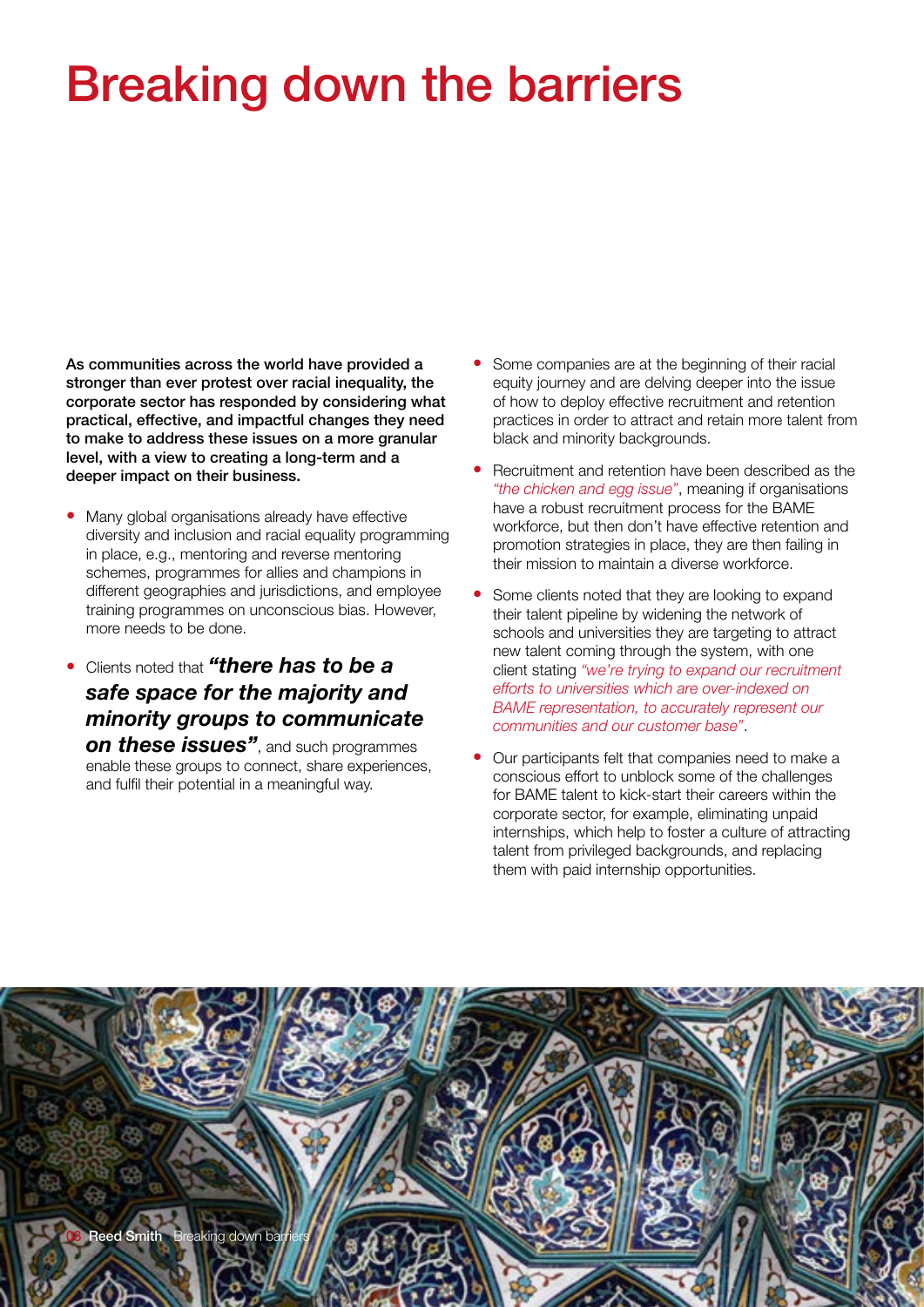### Where we are versus where we want to be

In order to implement pragmatic and achievable solutions, clients recognised the need to deploy a "multifaceted approach" which tackles multiple existing issues in critical areas for the BAME community. For example:

- Firmwide programming such as mentoring, reverse mentoring, and training on unconscious bias were highlighted as proven, successful tools that help to link underrepresented groups with the rest of the workforce within an organisation.
- Setting up or strengthening of existing employee resource groups, with more groups being sponsored and co-chaired by senior figures with influence and authority, was also seen as a powerful way to give voice to the BAME communities within multinationals.
- Careful evaluation of recruitment, retention, and promotion opportunities was also seen as a critical area for action, with one client saying: *"A lot of minority groups cannot perform to their best abilities – because of the lack of inclusion, they tend to be 'underperformers'. But it is the environment that does not allow them to thrive, it's not that they underperform."*
- An improved recruitment process delivers the benefit of bringing *"critical mass numbers"*, it was noted, but without an effective long-term retention and promotion strategy, *"recruitment is not enough"* to build a diverse talent pipeline.
- Clients discussed what the right balance should be between deploying resources for recruitment and deploying resources towards retention and promotion, noting that most companies are *"a profit business with limited time, limited resources, limited [number of] people"*, and the question is: *"What are you going to focus on in your quest for D&I?"*

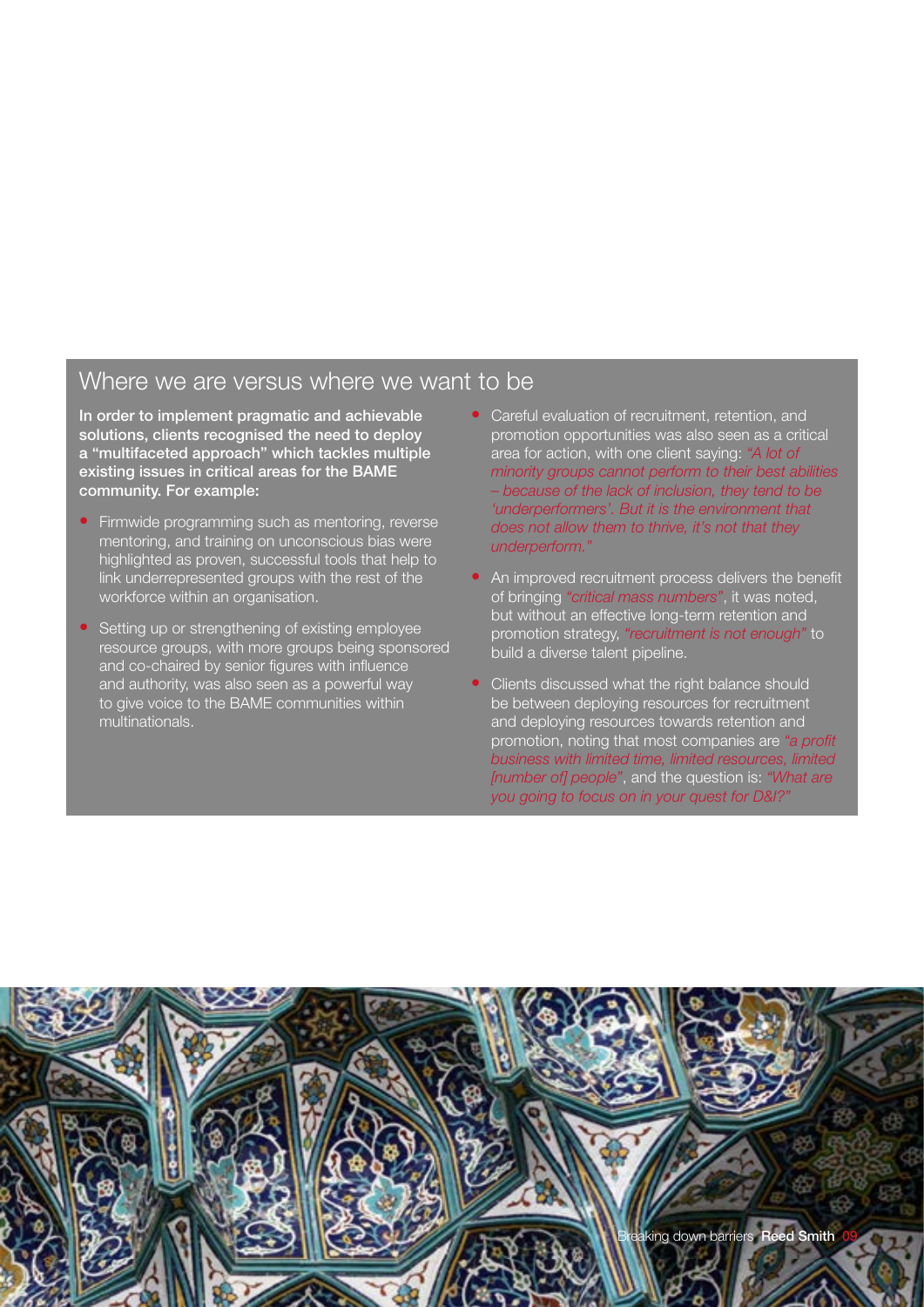# <span id="page-11-0"></span>Uncovering insights: The importance of data to advance diversity, equality, and inclusion in the corporate world

Global companies should take a data-driven approach to help tackle the fundamental issues within their workforce structures. Measuring and tracking diversity data would enable companies to identify existing gaps and critical areas for change, and to develop an understanding of any silos that need to be broken.

- Clients believed that *"if you are serious about D&I, you have to have a charter, a vision, and metrics that are actually measurable."*
- By analysing data, organisations can *"hold [themselves] accountable"* and *"figure out where we are today and put together an action plan for where we want to be tomorrow."*
- However, within the corporate sector, setting up a charter with specific metrics and goals is often seen as *"very controversial"* because although *"metrics are a very powerful tool, people think metrics mean quotas."*
- Some considered that, similar to the gender pay gap reporting (required in the UK), reporting imposed by the government, or even the later peer pressure, induced voluntary disclosure of ethnicity pay gaps, could be key in achieving a more transparent and equal workplace, and could serve as a powerful step towards accountability.
- However, conversely, some also stated: *"I just want to hire the best people, and if the right people are white male, then that's who I am going to hire"* – the point being that if they want to recruit the best people for the job, and if that means recruiting a man or a woman, someone from a minority background or not, then employers should be able to do so and without being restricted by quotas or reporting metrics.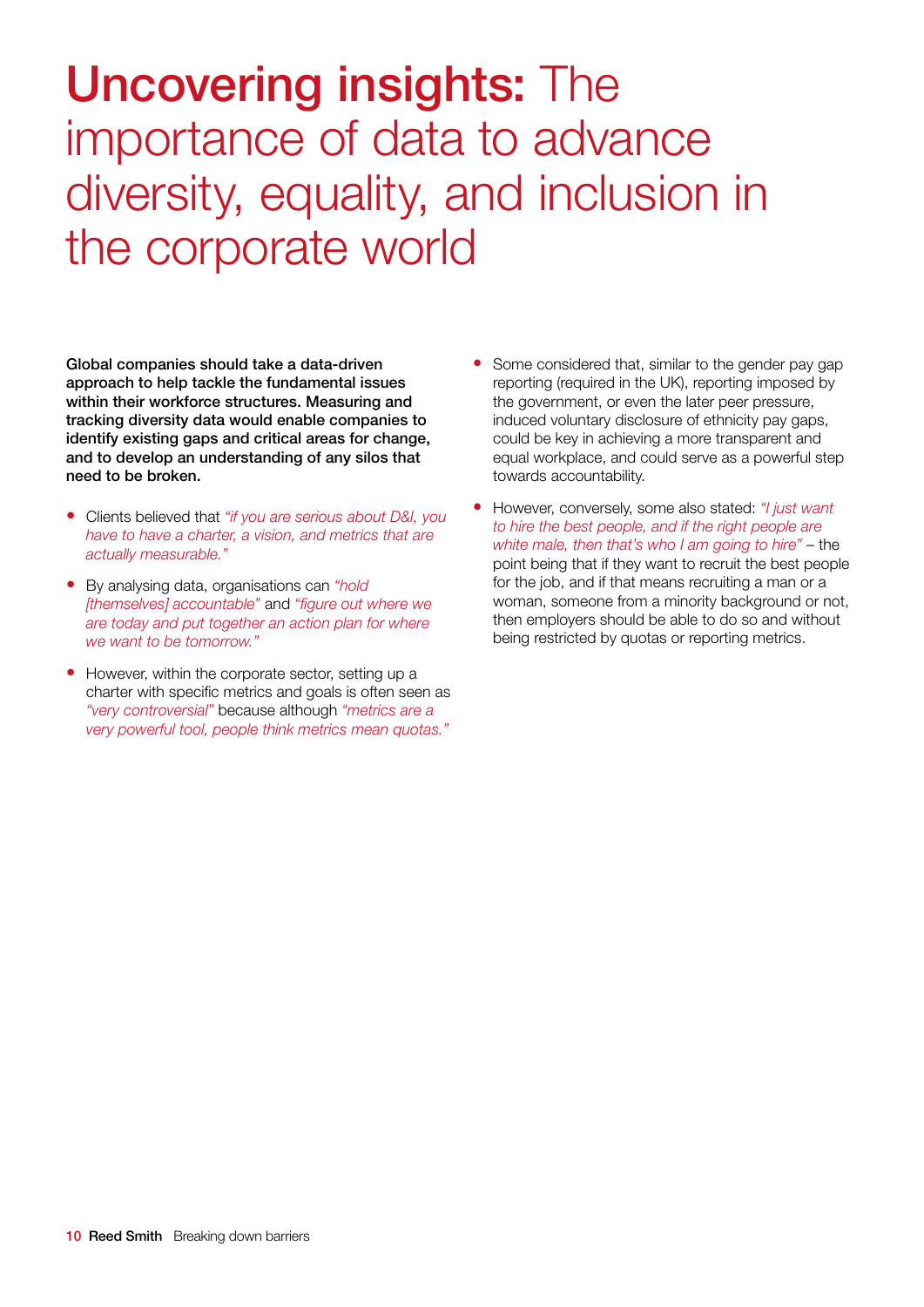### The now and the next

- Data was described by clients as "crucial to measuring success.'
- Within the corporate context, some powerful metrics that could help advance an organisation's diversity and inclusion goals could be:

Inclusion engagement surveys to assess how inclusive companies are – preferably these are run by someone independent, so it provides a safe environment for employees to share their honest feedback and without repercussion.

Recruitment metrics – assessing the percentage of diverse versus nondiverse job applicants. This will help track the background of companies' job applicants and identify if there is a gap of diverse candidates applying for roles at the organisation.

Retention metrics – assessing attrition rates for companies' minority employees versus the rest of the employees, as well as voluntary versus involuntary attrition.

Promotion metrics – dissecting and backtracking through companies' promotion processes, e.g., who gets promoted and what percentage of the promoted employees are of diverse backgrounds?

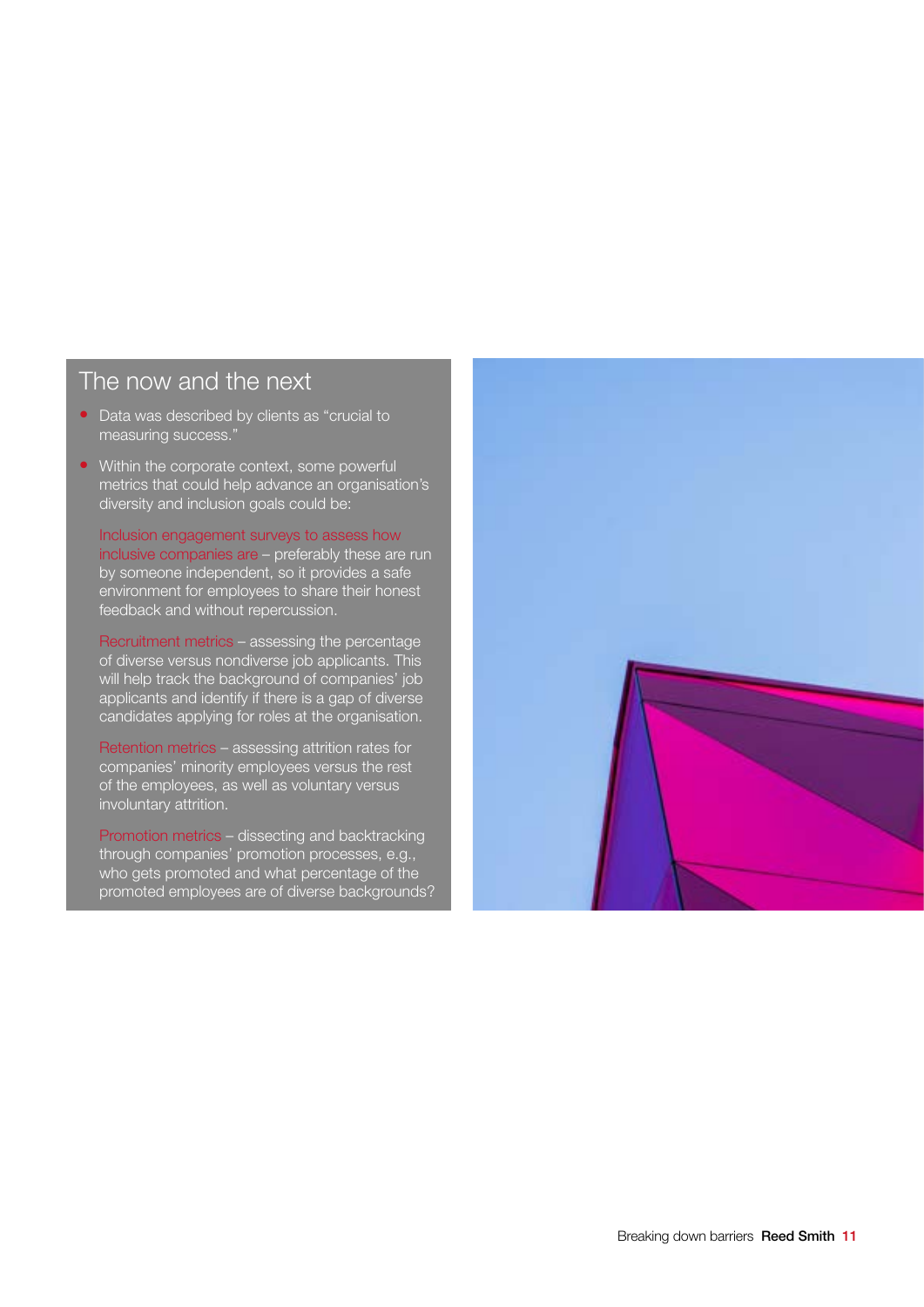# <span id="page-13-0"></span>Moving from awareness to action: what does the future look like for the BAME employees in the corporate sector?

#### The Future: where we want to be

- More than ever, global companies are determined to implement real changes in the corporate world. We have passed the 'rhetoric stage', and there is now an overwhelming desire to move towards the 'implementation stage'.
- The renewed attention to the corporate sector's attitude and behaviours on racial inequality will result in increased pressure and accountability from both shareholders and clients to invest in companies that have made conscious decisions and steps to embed meaningful environmental, socially impactful, and sustainable practices in their business core values and operations.
- Unanimously, among clients, there was a shared feeling of hope, enthusiasm, and optimism, with one client stating *"this is a unique moment in time… We need to grasp this moment, this momentum and not allow ourselves to fall into complacency."*
- When it comes to their own organisations, clients believed that *"the biggest thing is for organisations to take responsibility for the change they need to make."*
- Across the board, our participants were looking for the right answers and trying to figure out
- *"the steepness of the hill that we need to climb, but we think the view at the top is worth the climb."*
- Our participants were hopeful that, ultimately, there will be more diversity across all levels, including in boards and C-suites because *"we need to look like what our customers look like"* and because *"you want an organisation that portrays the world that we live in."*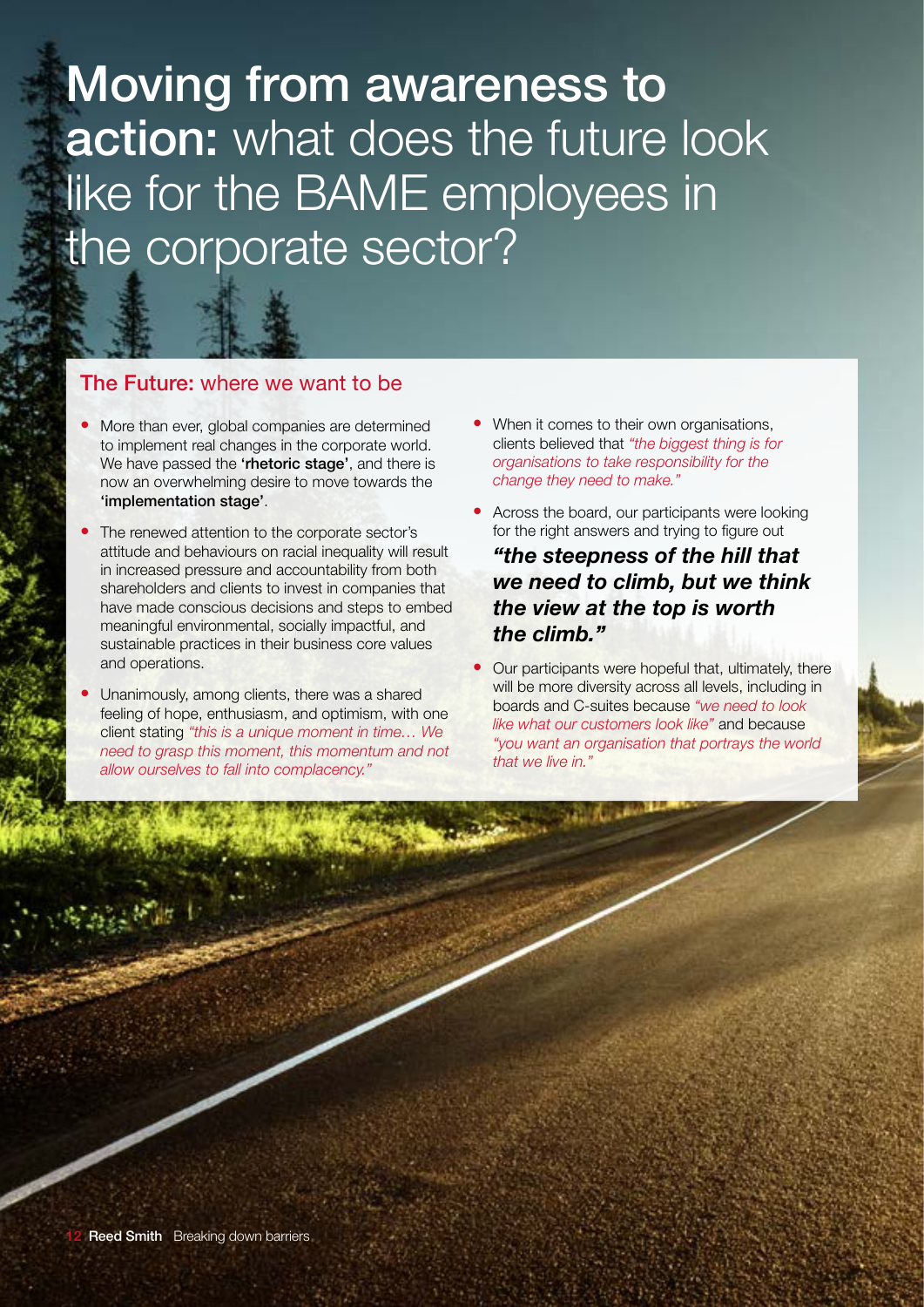**ff** The future has to be action, and action has to be based on transparency, real statistics, and stated goals. **JJ** 

Tamara Box Reed Smith EME Managing Partner